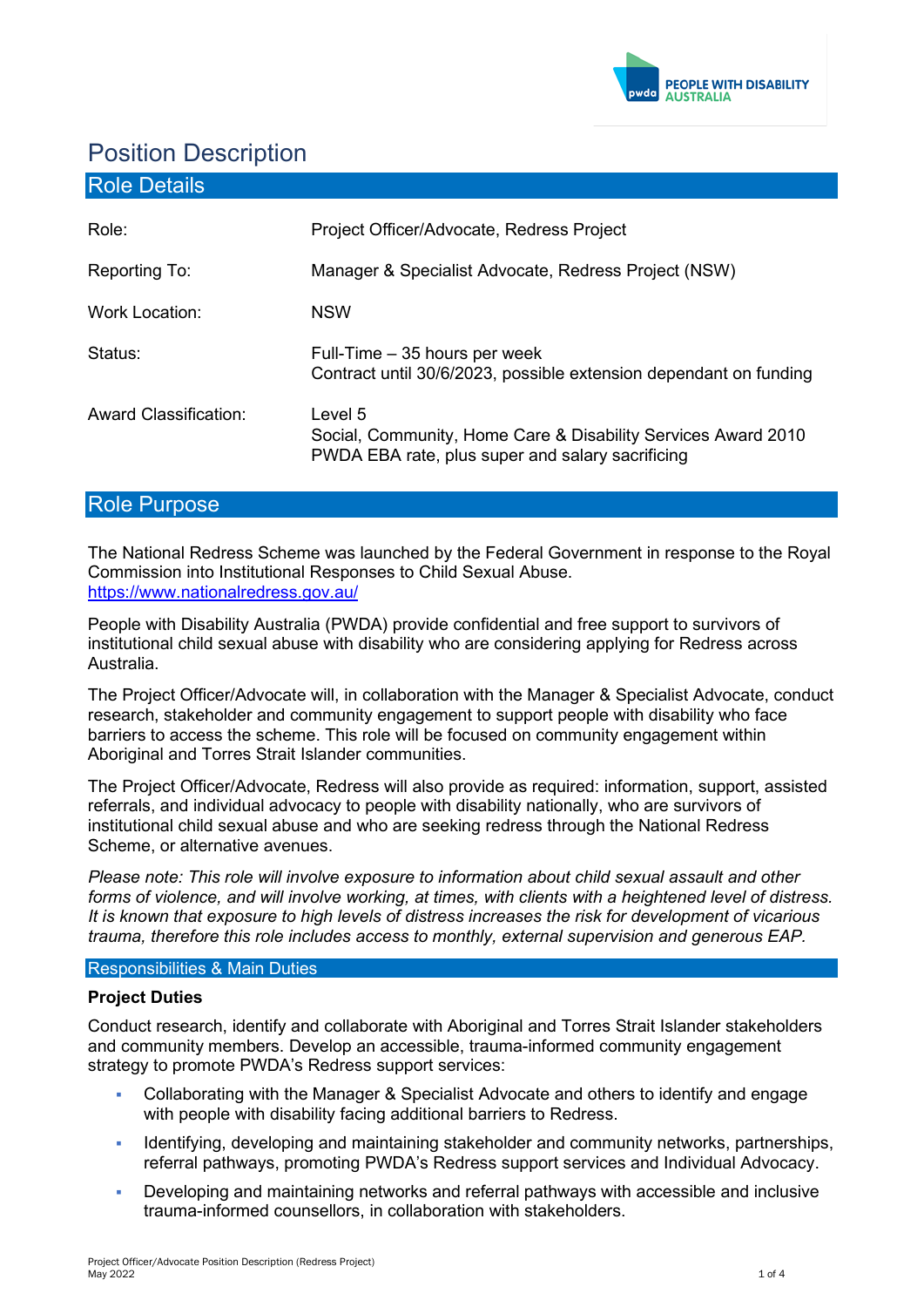

- Assisting the Manager & Specialist Advocate to plan, develop and facilitate a community of practice, using a social model of disability to share and develop practice responses to people with disability that are impacted by violence.
- Contribute to cross-sectoral capacity building in developing useful responses to people with disability impacted by violence, specifically child sexual abuse.
- Liaising with other PWDA projects and teams e.g. Disability Housing Advocacy, Training.
- Liaising with Communications staff to develop all internal and external content e.g. newsletters, reports, websites and promotional materials.

#### **Advocacy**

Provide advocacy support as required (issue-based, assisted referrals) to survivors of institutional child sexual abuse, including:

- Conducting face-to-face (pursuant to current health guidelines) and/or telephone/online meetings with survivors to determine facts, understand desired outcomes and assess for any current or prospective support needs, including therapeutic support.
- Advising survivors on available courses of action according to their will and preference and human rights principles enshrined in the Convention on the Rights of Persons with Disabilities (CRPD) and elsewhere. Referral to legal advice as required.
- Utilising a supported decision-making framework, developing action plans with and as directed by survivors, to work toward achieving their desired outcomes.
- Liaising with and mediating between relevant parties, as required, to achieve those desired outcomes and to foster positive collaborative working relationships with a range of health, community and legal services.
- Keeping records of matters in accordance with PWDA and external procedures, protocols.
- Representing survivor will and preference in courts, tribunals and other forums.
- Work with survivors to further their self-agency/advocacy expertise.

#### **Systemic Advocacy**

 Contribute to systemic advocacy initiatives by participating in specific projects as required and proactively identifying emerging systemic issues in the course of providing information, advice and referrals.

#### **Organisational Participation**

- Participate in organisational activities such as staff meetings, planning meetings and team development initiatives.
- Participate in relevant professional development and review activities, including training
- Carry out administrative tasks, enter accurate case notes in a timely manner and maintain files and statistics as directed.
- Identify and recommend changes to program procedures, where appropriate.
- Undertake other duties as directed within the scope of this role.

*PWDA reserves the right to alter this position description from time to time in accordance with the needs of the organisation*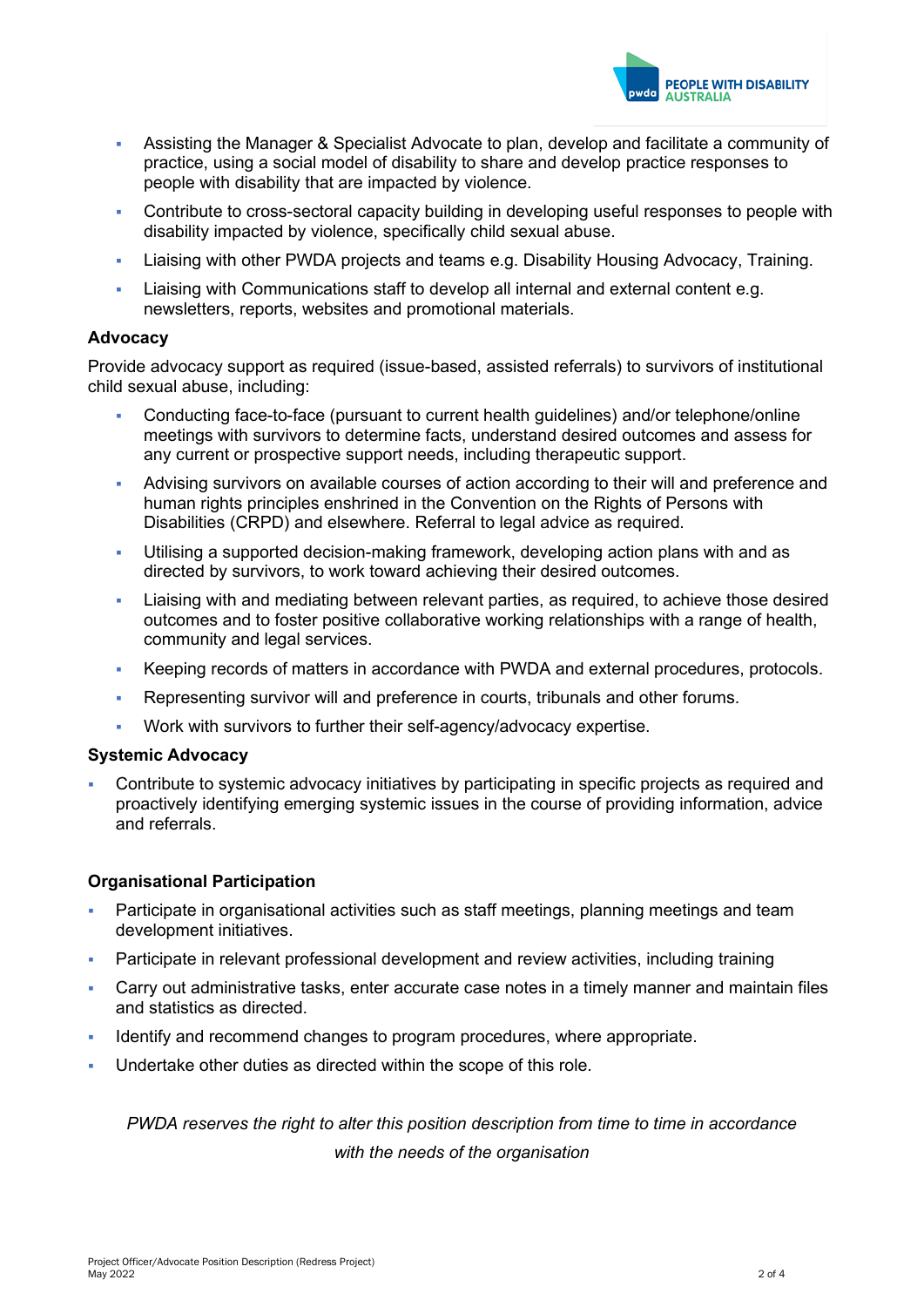

## Selection Criteria

#### **Essential**

- Understanding of the social model of disability and practical commitment to the human rights of people with disability.
- Demonstrated experience working with people with disability, including those who have been subject to violence, and understanding of the range of possible impacts violence can have on people with disability.
- Excellent interpersonal and communication skills, with the ability to liaise with a wide range of people such as survivors, their families, friends, service providers and government departments.
- Ability to work effectively with people in stress or crisis.
- Commitment to anti-discriminatory and anti-oppressive practice, which includes respect for culture, Aboriginality, religion, sexuality, ethnicity, gender, age and disability.
- Ability to undertake outreach and travel throughout NSW.

#### **Desirable**

- Experience in working with Aboriginal and Torres Strait Islander communities
- **Experience in building community networks**
- **Personal or family experience of disability**
- Previous experience in the advocacy, health, community or legal services sector.
- Degree in social sciences or related discipline and membership of or eligibility to join your professional association.

#### **Other Job Requirements**

Working with Children Check

PWDA is a registered employer under the Child Protection (Working with Children) Act, 2012. The successful applicant must be approved under the Working with Children Check prior to taking up appointment.

NSW Police Check

PWDA receives funding from Ageing, Disability and Home Care (ADHC), NSW Department of Families and Community Services (FACS) under the Disability Inclusion Act 2014. The successful applicant must be approved under the NSW Police Check prior to taking up appointment.

- Australian Government Covid 19 Vaccination Certificate and adherence to the PWDA Covid Vaccination Policy.
- Six-month probationary period.